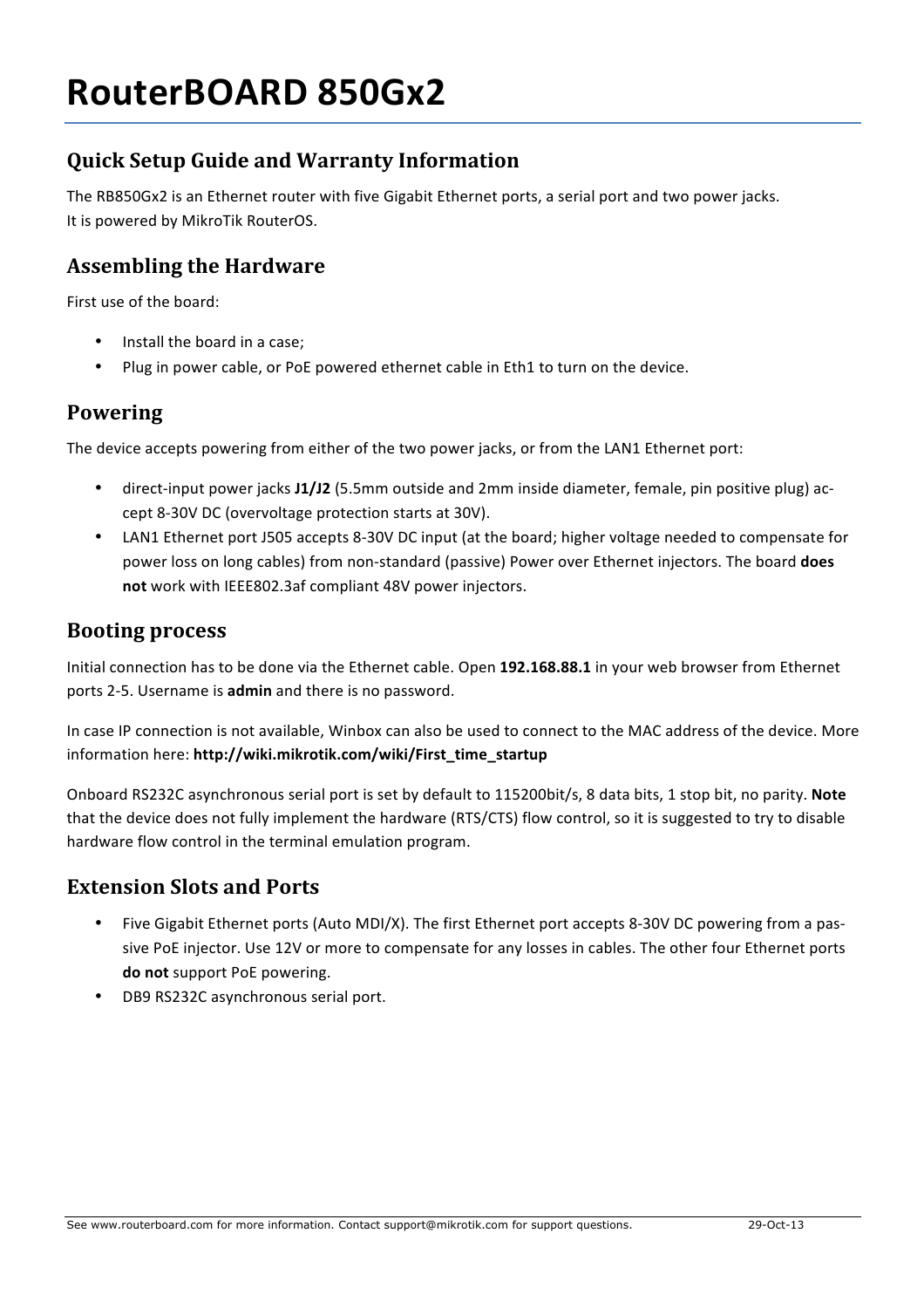### **Buttons and Jumpers**

- ROS reset iumper hole (RESET) resets RouterOS software to defaults. Must short circuit the metallic sides of the hole (with a screwdriver, for example) and boot the device. Hold screwdriver in place until RouterOS configuration is cleared.
- RouterBOOT reset button (S3) loads backup RouterBOOT Loader firmware. Must hold button while booting. Use in case operating system can't be booted and no useful information on Serial console output.

### **Operating System Support**

Currently tested operating system is MikroTik RouterOS (starting from version v6).

## **Copyright and Warranty information**

Copyright MikroTikls SIA. This document contains information protected by copyright law. No part of it may be reproduced or transmitted in any form without prior written permission from the copyright holder. RouterBOARD, RouterOS, RouterBOOT and MikroTik are trademarks of MikroTikls SIA. All trademarks and registered trademarks appearing in this document are the property of their respective holders.

Hardware. MikroTik warrants all RouterBOARD series equipment for the term of twelve (12) months from the shipping date to be free of defects in materials and workmanship under normal use and service, except in case of damage caused by mechanical, electrical or other accidental or intended damages caused by improper use or due to wind, rain, fire or other acts of nature.

To return failed units to MikroTik, you must perform the following RMA (Return Merchandise Authorization) procedure. Follow the instructions below to save time, efforts, avoid costs, and improve the speed of the RMA process.

- 1. If you have purchased your product from a MikroTik Reseller, please contact the Reseller company regarding all warranty and repair issues, the following instructions apply ONLY if you purchased your equipment directly from MikroTik in Latvia.
- 2. We do not offer repairs for products that are not covered by warranty. Exceptions can be made for RB1000 series.
- 3. Out-of-warranty devices and devices not covered by warranty sent to Mikrotikls will be returned to the sender at sender's cost.

RMA Instructions are located on our webpage here: http://rma.mikrotik.com

This document is provided "as is" without a warranty of any kind, expressed or implied, including, but not limited to, the implied warranty of merchantability and fitness for a particular purpose. The manufacturer has made every effort to ensure the accuracy of the contents of this document, however, it is possible that it may contain technical inaccuracies, typographical or other errors. No liability is assumed for any inaccuracy found in this publication, nor for direct or indirect, incidental, consequential or other damages that may result from such an inaccuracy, including, but not limited to, loss of data or profits. Please report any inaccuracies found to support@mikrotik.com